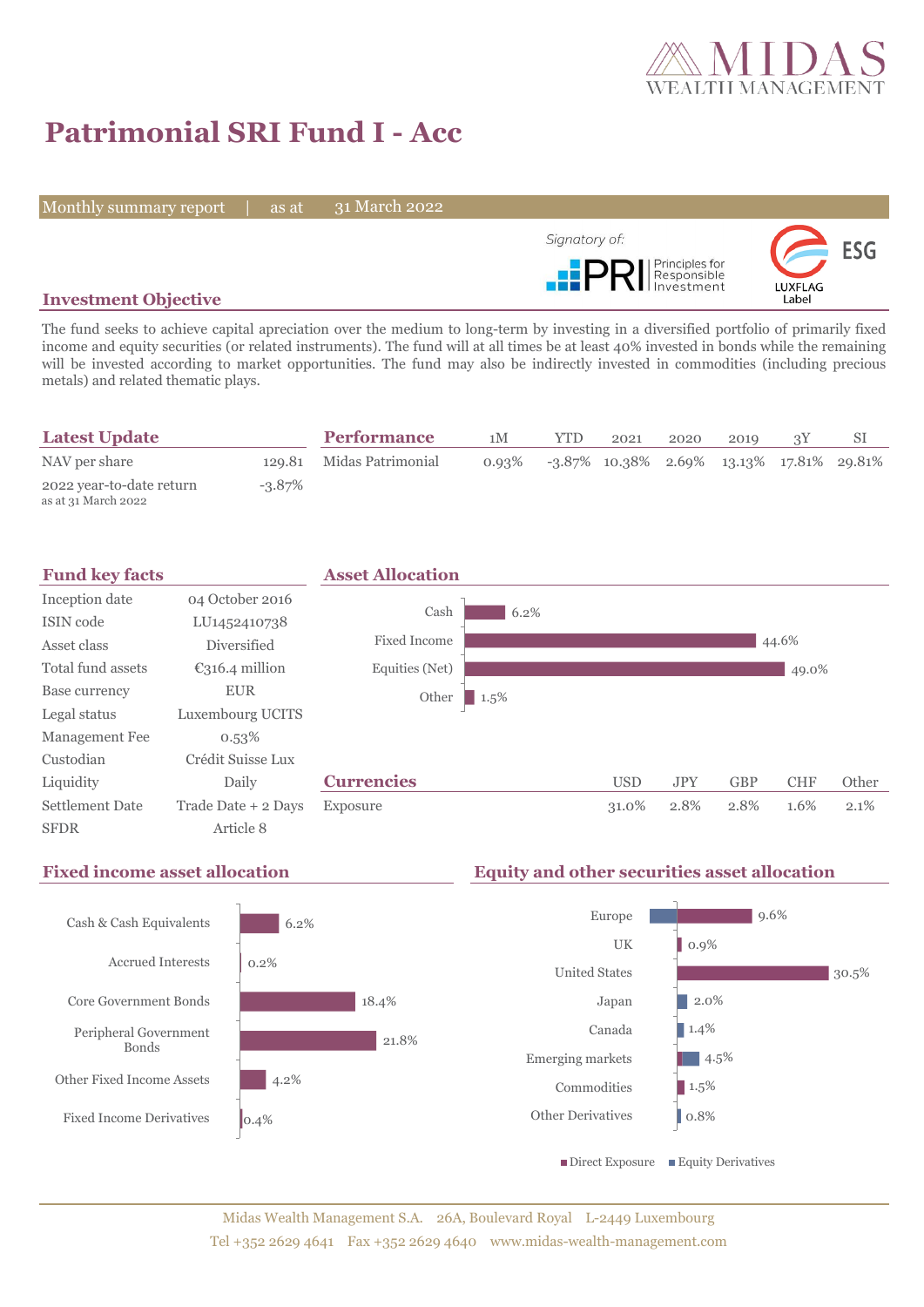

# **Patrimonial SRI Fund I - Acc**

Monthly summary report | as at

31 March 2022

| Top 10 fixed income holdings            | Rating       | Weight  | <b>Fixed income rating breakdown</b> |  |  |
|-----------------------------------------|--------------|---------|--------------------------------------|--|--|
| SPANISH GOV'T: SPGB 0.4 04/30/22        | $BBB+$       | 4.7%    |                                      |  |  |
| HELLENIC REPUBLI : GGB 4 3/8 08/01/22   | $BB-$        | $4.3\%$ | AAA<br>20.9%                         |  |  |
| BTPS : BTPS $1.07/15/22$                | BBB-         | 3.5%    | AA<br>10.1%                          |  |  |
| BTPS: BTPS 0.35 02/01/25                | BBB-         | 2.8%    | 8.9%<br>А                            |  |  |
| ABSOLUTE SECURED: ABTSEC 4 01/15/25     | NR.          | 2.6%    | <b>BBB</b><br>39.4%                  |  |  |
| BUNDESSCHATZANW: BKO 0 06/16/23         | AAA          | $2.5\%$ | BB<br>9.7%                           |  |  |
| FRANCE O.A.T.: FRTR 0 02/25/24          | <b>NR</b>    | 2.2%    | B<br>$0.0\%$                         |  |  |
| SPANISH GOV'T: SPGB o 01/31/26          | $BBB+$       | 2.1%    | <b>CCC</b><br>$0.0\%$                |  |  |
| IRISH GOVT : IRISH $1.05/15/26$         | $\mathbf{A}$ | 1.8%    | <b>NR</b>                            |  |  |
| EUROPEAN INVT BK : EIB o $3/8$ o7/16/25 | <b>AAA</b>   | 1.6%    | 10.9%                                |  |  |

| Top 10 equity holdings         | Sector                        | Weight  |
|--------------------------------|-------------------------------|---------|
| <b>BROADCOM INC</b>            | <b>Information Technology</b> | $3.7\%$ |
| <b>MICROSOFT CORP</b>          | <b>Information Technology</b> | $3.0\%$ |
| AMAZON.COM INC                 | <b>Consumer Discretionary</b> | 2.5%    |
| UNITEDHEALTH GROUP INC         | Health Care                   | 2.5%    |
| <b>APPLE INC</b>               | <b>Information Technology</b> | $2.3\%$ |
| <b>IOVIA HOLDINGS INC</b>      | <b>Health Care</b>            | 2.1%    |
| <b>SHELL PLC</b>               | Energy                        | 1.9%    |
| MARVELL TECHNOLOGIES           | <b>Information Technology</b> | 1.8%    |
| <b>FREY</b>                    | Real Estate                   | 1.6%    |
| <b>JPMORGAN CHASE &amp; CO</b> | Financials                    | 1.6%    |

### **Equity sector breakdown**



## **Thematics breakdown Top other holdings**



| <b>ETFS PHYSICAL GOLD</b>                    | 1.5% |
|----------------------------------------------|------|
| iShares EURO STOXX Banks 30-15 UCITS ET 1.1% |      |

### **ESG Ratings**

Breakdown of holdings (datasource: Thomson Reuters, ISS)